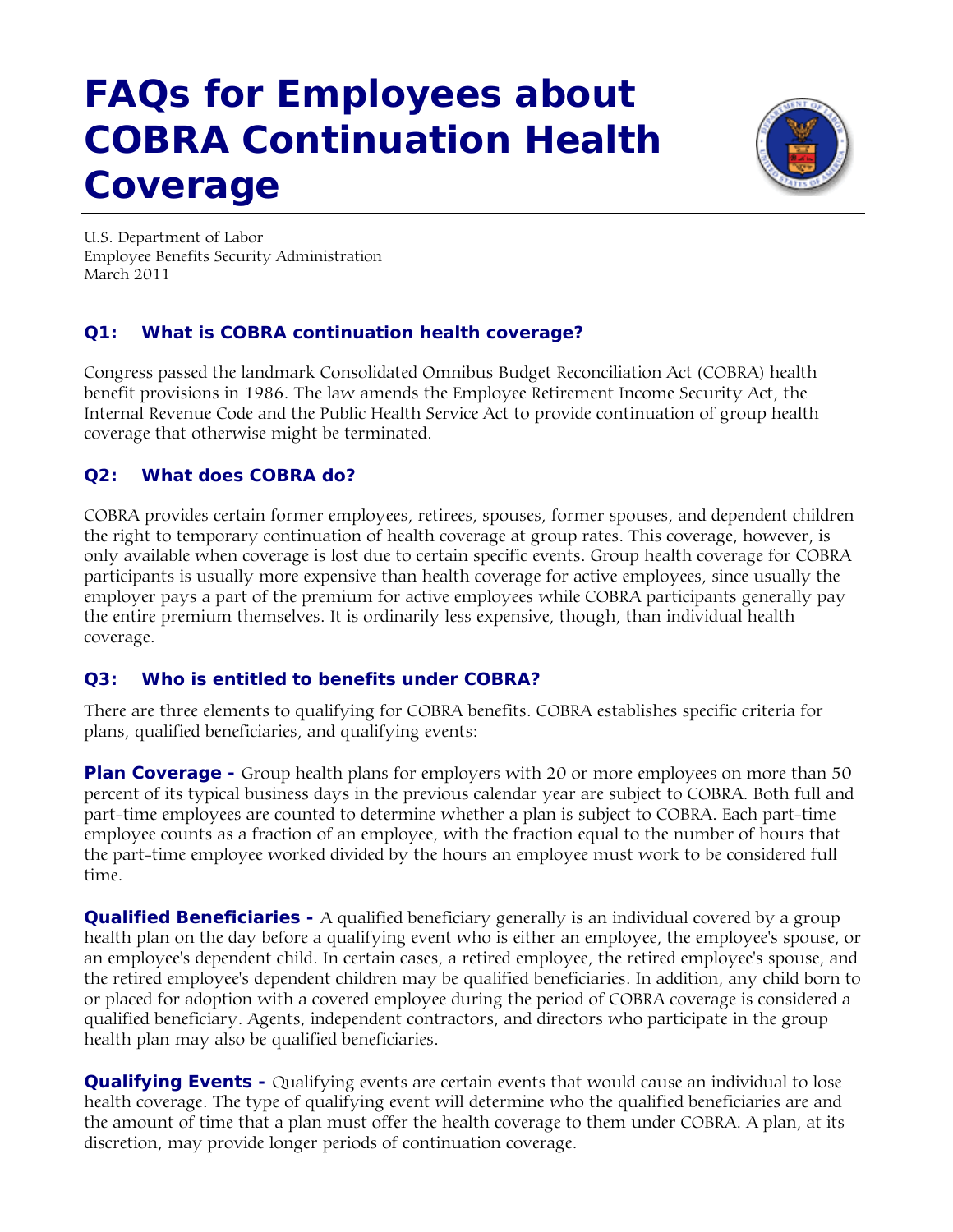## **Qualifying Events for Employees:**

- Voluntary or involuntary termination of employment for reasons other than gross misconduct
- Reduction in the number of hours of employment

## **Qualifying Events for Spouses:**

- Voluntary or involuntary termination of the covered employee's employment for any reason other than gross misconduct
- Reduction in the hours worked by the covered employee
- Covered employee's becoming entitled to Medicare
- Divorce or legal separation of the covered employee
- Death of the covered employee

#### **Qualifying Events for Dependent Children:**

- Loss of dependent child status under the plan rules
- Voluntary or involuntary termination of the covered employee's employment for any reason other than gross misconduct
- Reduction in the hours worked by the covered employee
- Covered employee's becoming entitled to Medicare
- Divorce or legal separation of the covered employee
- Death of the covered employee

## **Q4: How does a person become eligible for COBRA continuation coverage?**

To be eligible for COBRA coverage, you must have been enrolled in your employer's health plan when you worked and the health plan must continue to be in effect for active employees. COBRA continuation coverage is available upon the occurrence of a qualifying event that would, except for the COBRA continuation coverage, cause an individual to lose his or her health care coverage.

## **Q5: What group health plans are subject to COBRA?**

The law generally covers health plans maintained by private-sector employers with 20 or more employees, employee organizations, or state or local governments.

#### **Q6: What process must individuals follow to elect COBRA continuation coverage?**

Employers must notify plan administrators of a qualifying event within 30 days after an employee's death, termination, reduced hours of employment or entitlement to Medicare.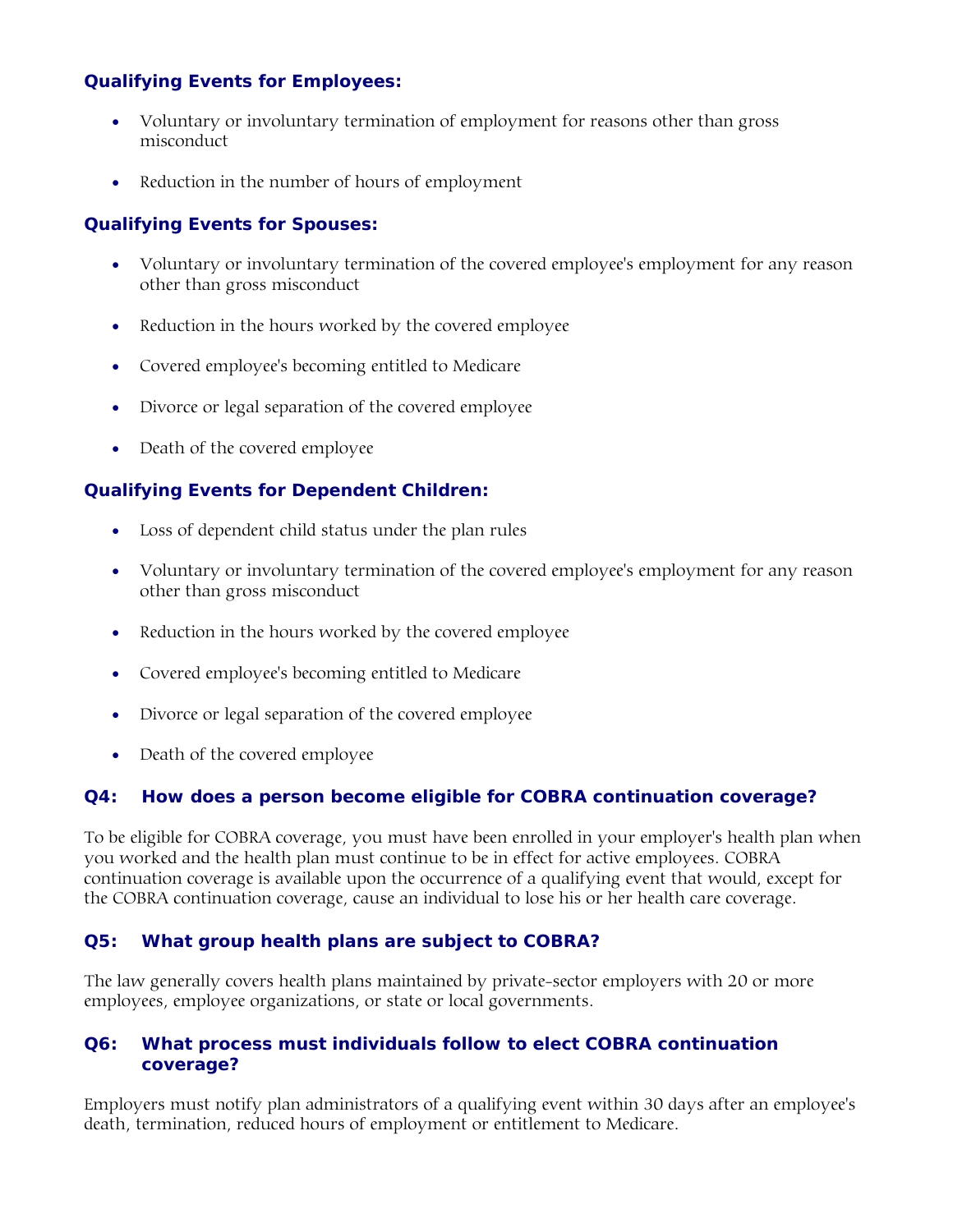A qualified beneficiary must notify the plan administrator of a qualifying event within 60 days after divorce or legal separation or a child's ceasing to be covered as a dependent under plan rules.

Plan participants and beneficiaries generally must be sent an election notice not later than 14 days after the plan administrator receives notice that a qualifying event has occurred. The individual then has 60 days to decide whether to elect COBRA continuation coverage. The person has 45 days after electing coverage to pay the initial premium.

## **Q7: How long after a qualifying event do I have to elect COBRA coverage?**

Qualified beneficiaries must be given an election period during which each qualified beneficiary may choose whether to elect COBRA coverage. Each qualified beneficiary may independently elect COBRA coverage. A covered employee or the covered employee's spouse may elect COBRA coverage on behalf of all other qualified beneficiaries. A parent or legal guardian may elect on behalf of a minor child. Qualified beneficiaries must be given at least 60 days for the election. This period is measured from the later of the coverage loss date or the date the COBRA election notice is provided by the employer or plan administrator. The election notice must be provided in person or by first class mail within 14 days after the plan administrator receives notice that a qualifying event has occurred.

## **Q8: How do I file a COBRA claim for benefits?**

Health plan rules must explain how to obtain benefits and must include written procedures for processing claims. Claims procedures must be described in the Summary Plan Description.

You should submit a claim for benefits in accordance with the plan's rules for filing claims. If the claim is denied, you must be given notice of the denial in writing generally within 90 days after the claim is filed. The notice should state the reasons for the denial, any additional information needed to support the claim, and procedures for appealing the denial.

You will have at least 60 days to appeal a denial and you must receive a decision on the appeal generally within 60 days after that.

Contact the plan administrator for more information on filing a claim for benefits. Complete plan rules are available from employers or benefits offices. There can be charges up to 25 cents a page for copies of plan rules.

# **Q9: Can individuals qualify for longer periods of COBRA continuation coverage?**

Yes, disability can extend the 18 month period of continuation coverage for a qualifying event that is a termination of employment or reduction of hours. To qualify for additional months of COBRA continuation coverage, the qualified beneficiary must:

- Have a ruling from the Social Security Administration that he or she became disabled within the first 60 days of COBRA continuation coverage
- Send the plan a copy of the Social Security ruling letter within 60 days of receipt, but prior to expiration of the 18-month period of coverage

If these requirements are met, the entire family qualifies for an additional 11 months of COBRA continuation coverage. Plans can charge 150% of the premium cost for the extended period of coverage.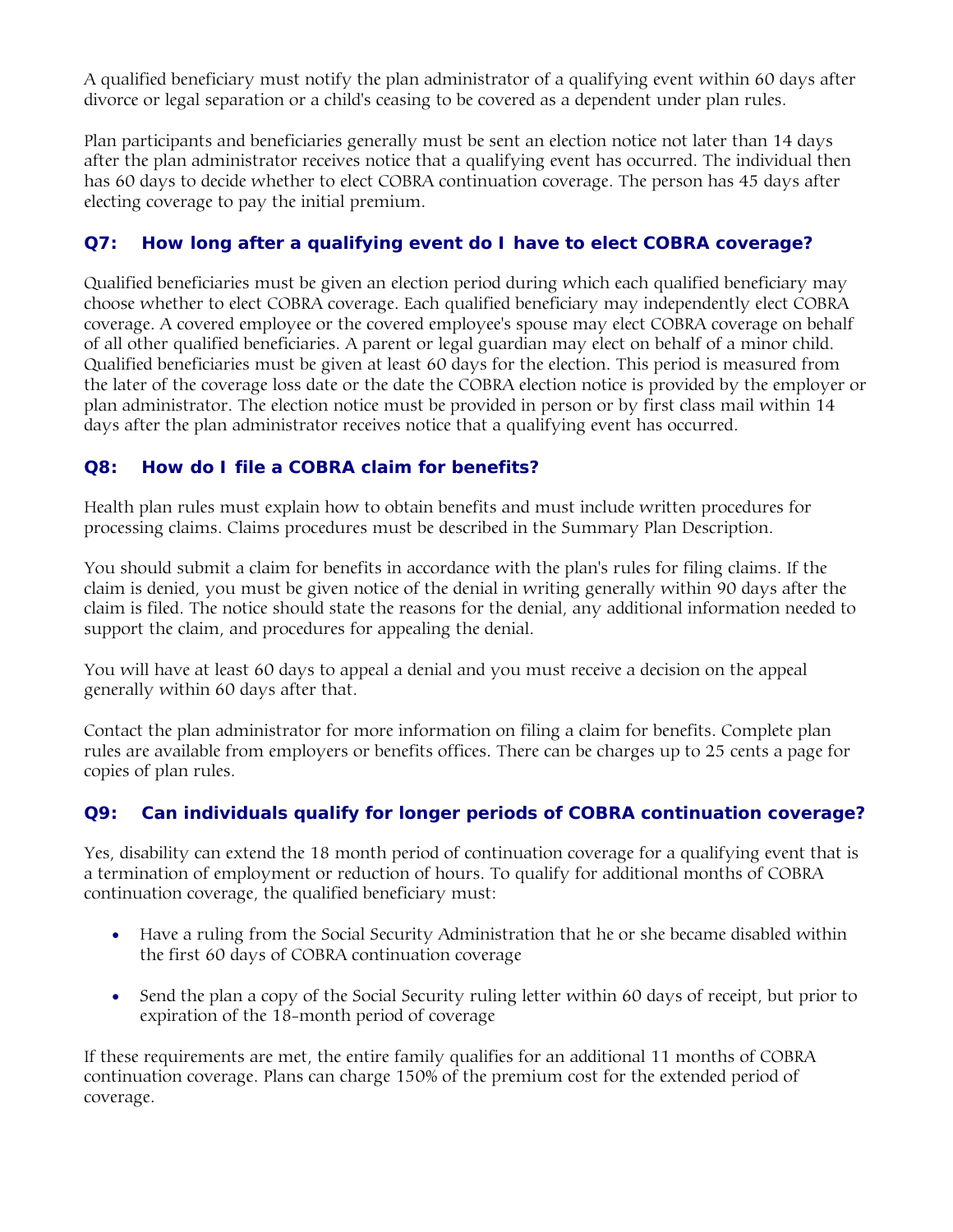#### **Q10: Is a divorced spouse entitled to COBRA coverage from their former spouses' group health plan?**

Under COBRA, participants, covered spouses and dependent children may continue their plan coverage for a limited time when they would otherwise lose coverage due to a particular event, such as divorce (or legal separation). A covered employee's spouse who would lose coverage due to a divorce may elect continuation coverage under the plan for a maximum of 36 months. A qualified beneficiary must notify the plan administrator of a qualifying event within 60 days after divorce or legal separation. After being notified of a divorce, the plan administrator must give notice, generally within 14 days, to the qualified beneficiary of the right to elect COBRA continuation coverage.

Divorced spouses may call their plan administrator or the EBSA Toll-Free number, 1-866-444-3272 if they have questions about COBRA continuation coverage or their rights under ERISA.

## **Q11: If I waive COBRA coverage during the election period, can I still get coverage at a later date?**

If a qualified beneficiary waives COBRA coverage during the election period, he or she may revoke the waiver of coverage before the end of the election period. A beneficiary may then elect COBRA coverage. Then, the plan need only provide continuation coverage beginning on the date the waiver is revoked.

#### **Q12: Under COBRA, what benefits must be covered?**

Qualified beneficiaries must be offered coverage identical to that available to similarly situated beneficiaries who are not receiving COBRA coverage under the plan (generally, the same coverage that the qualified beneficiary had immediately before qualifying for continuation coverage). A change in the benefits under the plan for the active employees will also apply to qualified beneficiaries. Qualified beneficiaries must be allowed to make the same choices given to non-COBRA beneficiaries under the plan, such as during periods of open enrollment by the plan.

#### **Q13: When does COBRA coverage begin?**

COBRA coverage begins on the date that health care coverage would otherwise have been lost by reason of a qualifying event.

## **Q14: How long does COBRA coverage last?**

COBRA establishes required periods of coverage for continuation health benefits. A plan, however, may provide longer periods of coverage beyond those required by COBRA. COBRA beneficiaries generally are eligible for group coverage during a maximum of 18 months for qualifying events due to employment termination or reduction of hours of work. Certain qualifying events, or a second qualifying event during the initial period of coverage, may permit a beneficiary to receive a maximum of 36 months of coverage.

Coverage begins on the date that coverage would otherwise have been lost by reason of a qualifying event and will end at the end of the maximum period. It may end earlier if:

- Premiums are not paid on a timely basis
- The employer ceases to maintain any group health plan
- After the COBRA election, coverage is obtained with another employer group health plan that does not contain any exclusion or limitation with respect to any pre-existing condition of such beneficiary. However, if other group health coverage is obtained prior to the COBRA election,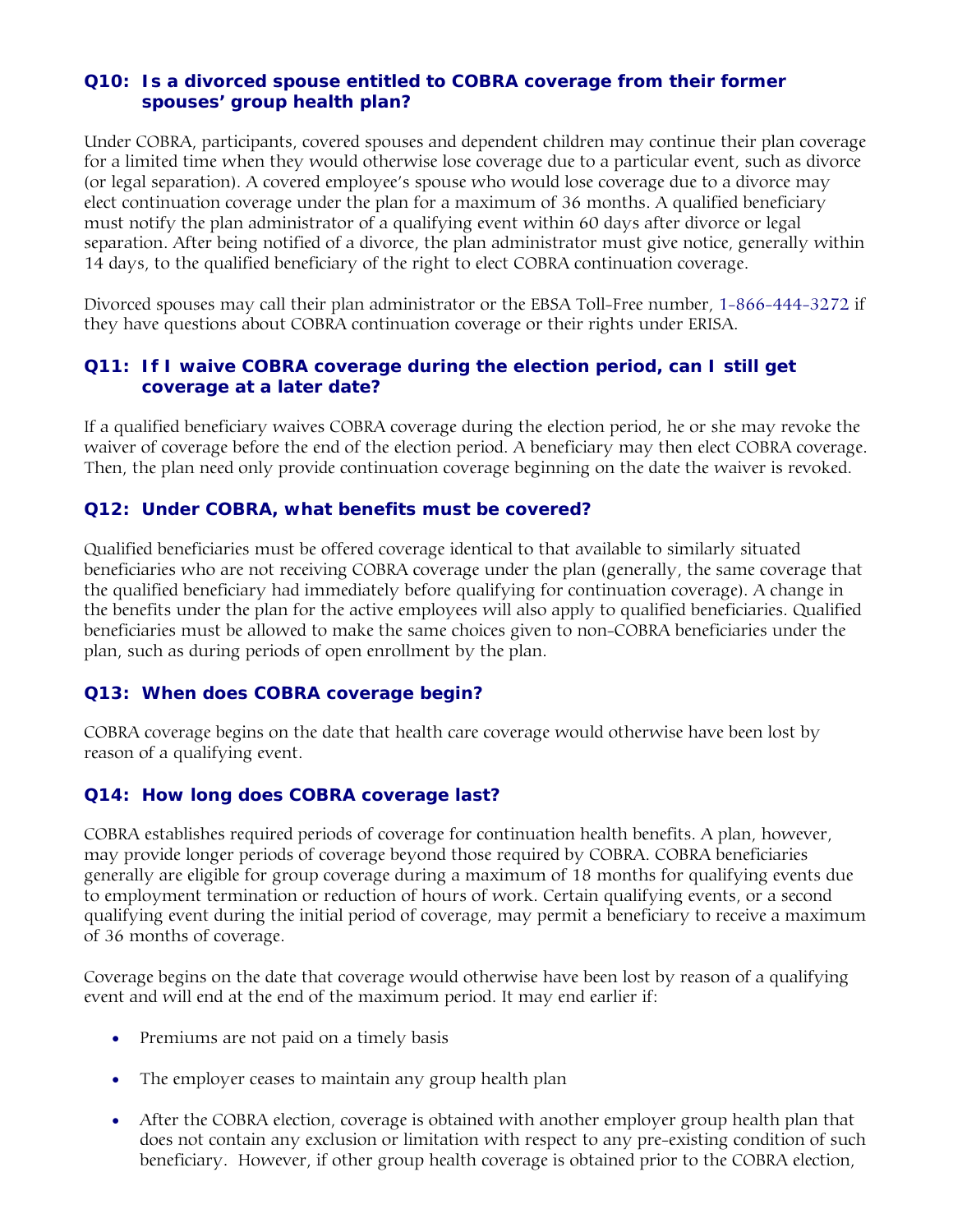COBRA coverage may not be discontinued, even if the other coverage continues after the COBRA election.

 After the COBRA election, a beneficiary becomes entitled to Medicare benefits. However, if Medicare is obtained prior to COBRA election, COBRA coverage may not be discontinued, even if the other coverage continues after the COBRA election.

Although COBRA specifies certain periods of time that continued health coverage must be offered to qualified beneficiaries, COBRA does not prohibit plans from offering continuation health coverage that goes beyond the COBRA periods.

Some plans allow participants and beneficiaries to convert group health coverage to an individual policy. If this option is generally available from the plan, a qualified beneficiary who pays for COBRA coverage must be given the option of converting to an individual policy at the end of the COBRA continuation coverage period. The option must be given to enroll in a conversion health plan within 180 days before COBRA coverage ends. The premium for a conversion policy may be more expensive than the premium of a group plan, and the conversion policy may provide a lower level of coverage. The conversion option, however, is not available if the beneficiary ends COBRA coverage before reaching the end of the maximum period of COBRA coverage.

#### **Q15: Who pays for COBRA coverage?**

Beneficiaries may be required to pay for COBRA coverage. The premium cannot exceed 102 percent of the cost to the plan for similarly situated individuals who have not incurred a qualifying event, including both the portion paid by employees and any portion paid by the employer before the qualifying event, plus 2 percent for administrative costs.

For qualified beneficiaries receiving the 11 month disability extension of coverage, the premium for those additional months may be increased to 150 percent of the plan's total cost of coverage.

COBRA premiums may be increased if the costs to the plan increase but generally must be fixed in advance of each 12-month premium cycle. The plan must allow you to pay premiums on a monthly basis if you ask to do so, and the plan may allow you to make payments at other intervals (weekly or quarterly).

The initial premium payment must be made within 45 days after the date of the COBRA election by the qualified beneficiary. Payment generally must cover the period of coverage from the date of COBRA election retroactive to the date of the loss of coverage due to the qualifying event. Premiums for successive periods of coverage are due on the date stated in the plan with a minimum 30-day grace period for payments. Payment is considered to be made on the date it is sent to the plan.

If premiums are not paid by the first day of the period of coverage, the plan has the option to cancel coverage until payment is received and then reinstate coverage retroactively to the beginning of the period of coverage.

If the amount of the payment made to the plan is made in error but is not significantly less than the amount due, the plan is required to notify you of the deficiency and grant a reasonable period (for this purpose, 30 days is considered reasonable) to pay the difference. The plan is not obligated to send monthly premium notices.

COBRA beneficiaries remain subject to the rules of the plan and therefore must satisfy all costs related to co-payments and deductibles, and are subject to catastrophic and other benefit limits.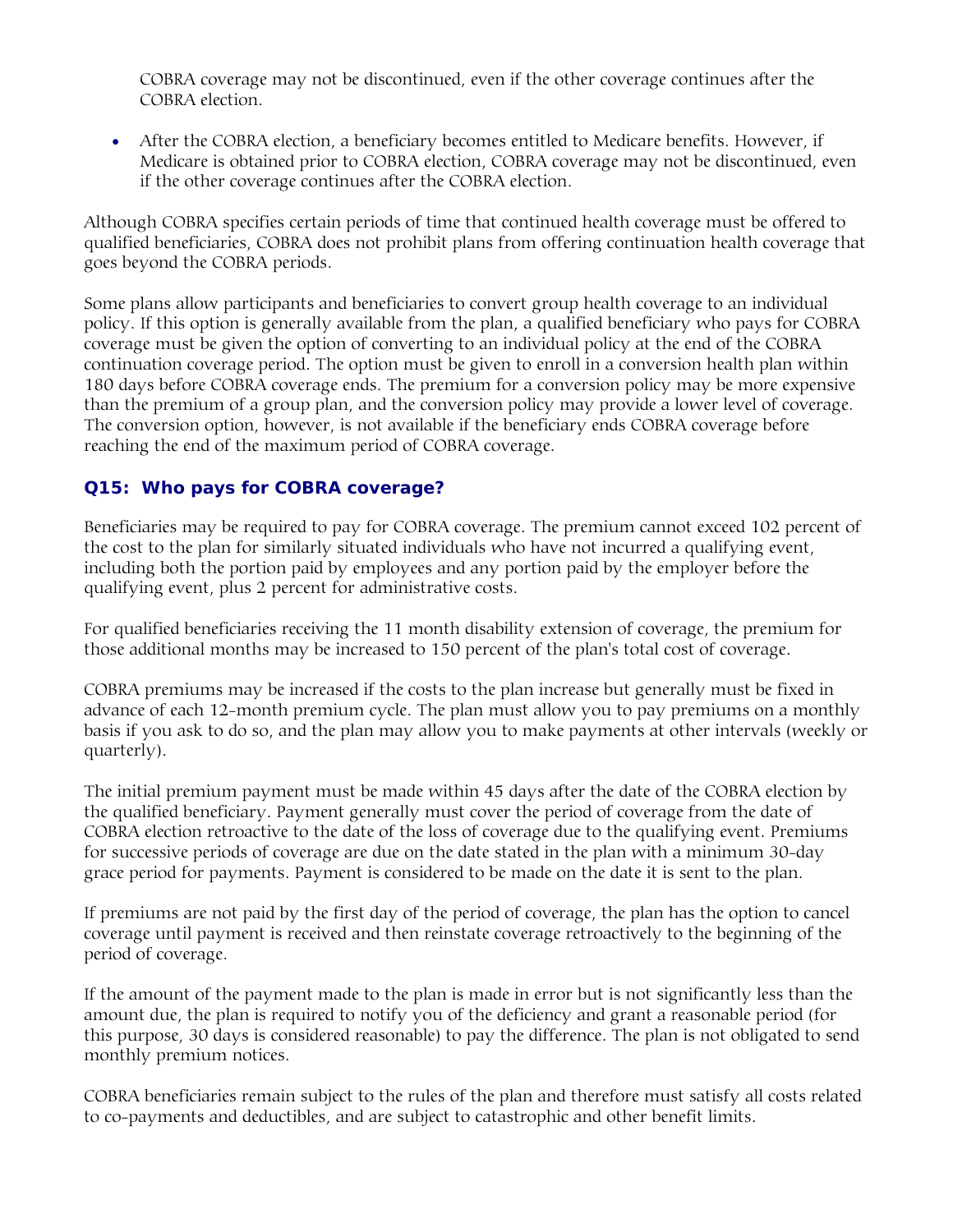## **Q16: If I elect COBRA, how much do I pay?**

When you were an active employee, your employer may have paid all or part of your group health premiums. Under COBRA, as a former employee no longer receiving benefits, you will usually pay the entire premium amount, that is, the portion of the premium that you paid as an active employee and the amount of the contribution made by your employer. In addition, there may be a 2 percent administrative fee.

While COBRA rates may seem high, you will be paying group premium rates, which are usually lower than individual rates.

Since it is likely that there will be a lapse of a month or more between the date of layoff and the time you make the COBRA election decision, you may have to pay health premiums retroactively-from the time of separation from the company. The first premium, for instance, will cover the entire time since your last day of employment with your former employer.

You should also be aware that it is your responsibility to pay for COBRA coverage even if you do not receive a monthly statement.

Although they are not required to do so, some employers may subsidize COBRA coverage.

## **Q17: Is the COBRA Premium Reduction (Subsidy) still available to individuals who have lost their jobs?**

The American Recovery and Reinvestment Act (ARRA) provided a COBRA premium reduction for eligible individuals who were involuntarily terminated from employment through the end of May 2010. Due to the statutory sunset, the COBRA premium reduction under ARRA is not available for individuals who experience involuntary terminations after May 31, 2010. However, individuals who qualified on or before May 31, 2010 may continue to pay reduced premiums for up to 15 months, as long as they are not eligible for another group health plan or Medicare.

Individuals who believe they have been incorrectly denied the subsidy may request the Employee Benefits Security Administration to review their denial and issue a determination within 15 business days. The application to request a review is available on this Web site.

#### **Q18: What can I do if I believe I am eligible for the premium reduction but my plan sponsor has denied my request for treatment as an "assistance eligible individual"?**

If the plan determines that you are not eligible for the premium reduction, you can request an expedited review of the denial. The Department of Labor will handle requests related to private sector employer plans subject to ERISA's COBRA provisions. Applicants may either be the former employee or a member of the former employee's family who is eligible for COBRA continuation coverage or the COBRA premium assistance through an employment-based health plan. The Department of Health and Human Services will handle requests for Federal, State, and local governmental employees including public schools, public colleges and universities, or a police or fire department, as well as requests related to group health insurance coverage provided pursuant to state continuation coverage laws. The Departments are required to make a determination regarding your request within 15 business days after receiving your completed application for review. The Secretary of Labor may assess a penalty against a plan sponsor (and similarly, the Secretary of HHS against a health insurance issuer) of not more than \$110 per day for a failure to comply with a determination within 10 days after the date of the receipt of the determination.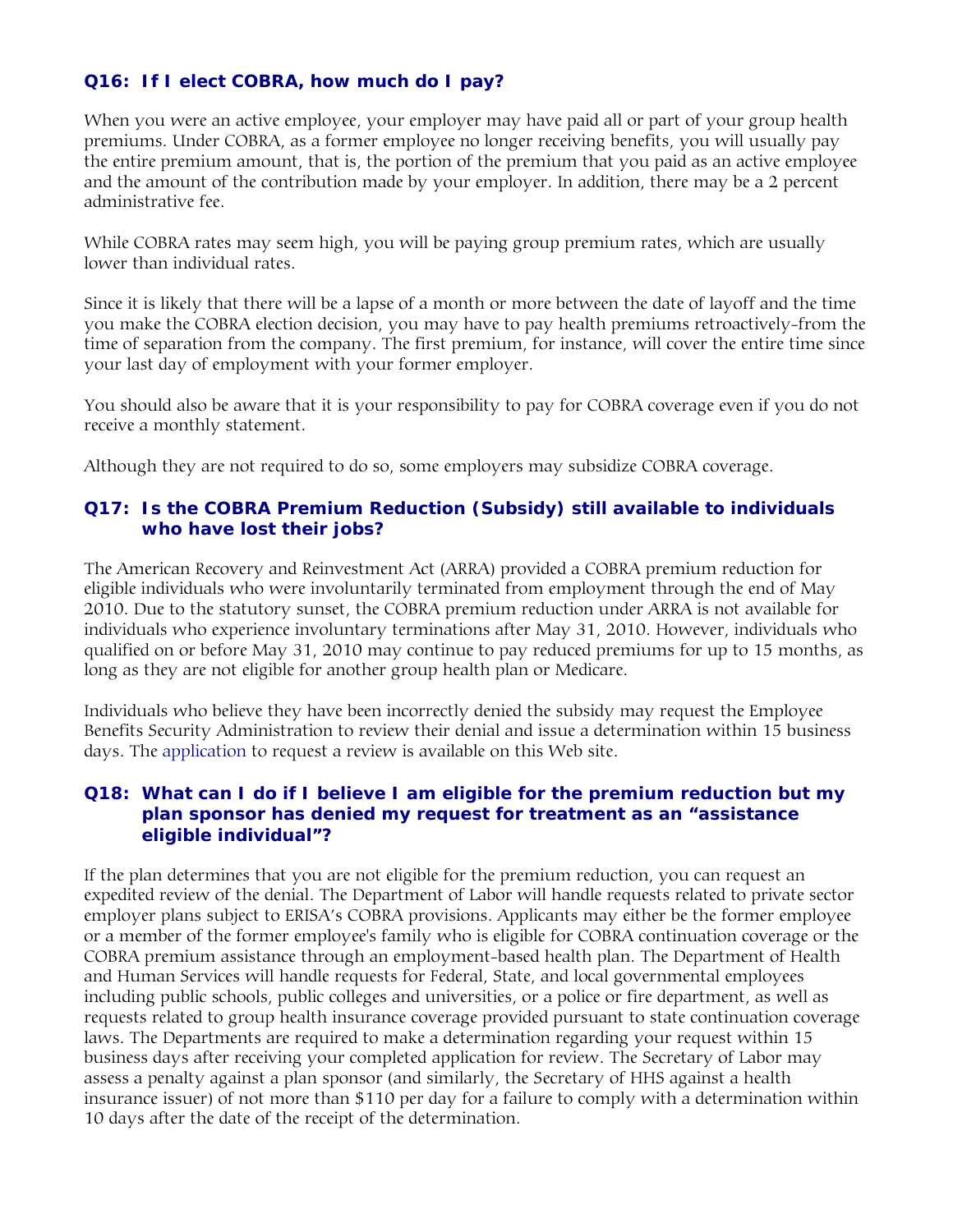**Note:** Appeals to the Department of Labor must be submitted on the U.S. Department of Labor application form. The form is available at http://www.dol.gov/COBRA/main.html and can be completed online or submitted by mail or fax as indicated in the instructions. If you believe you have been inappropriately denied eligibility for the premium reduction, you may wish to speak with an Employee Benefits Security Administration Benefits Advisor at 1-866-444-3272 before filing this form. Appeals to the Department of Health and Human Services must be submitted on the Centers for Medicare & Medicaid Services application form. The form is available at

www.continuationcoverage.net and can be submitted by mail or fax as indicated in the instructions. For more information about the review of denials, individuals can also contact Maximus, a CMS-sponsored contractor, at 1-866-400-6689.

#### **Q19: I have been on COBRA with the 65% premium subsidy for almost 15 months, what should I do?**

Those individuals who qualified for the premium reduction were only required to pay 35 percent of the COBRA premium otherwise due to the plan. This premium reduction is available for up to 15 months. If your COBRA continuation coverage lasts for more than 15 months, you will need to pay the full amount to continue your COBRA continuation coverage. If you are unsure when your 15 months of premium assistance ends or how much the new premium is, contact your plan right away so that you can make sure you pay the correct amount for the correct time period. If you do not make the full payment within the correct time period, your COBRA coverage can be canceled.

## **Q20: What if I can not afford to pay the full premium for the remaining 3 months?**

It is very important to pay the remaining 3 months if at all possible, as you lose some health coverage rights or options if your COBRA is terminated for non-payment. Individuals who exhaust their COBRA are eligible to obtain coverage through state high risk pools and also qualify for special enrollment in a spouse's plan. These rights are lost if an individual's COBRA is terminated for nonpayment. (Note: If a person becomes eligible for coverage in a new employer's plan or spouse's plan, they lose eligibility for the subsidy and are required to notify their COBRA provider of their eligibility for the other coverage.)

If you have limited income and resources (assets), you may want to contact your state to determine if you are eligible for Medicaid or other programs that may assist you in obtaining assistance with health coverage.

#### **Q21: If I did not make the premium payment on time and my coverage was canceled what can I do?**

You may want to contact your plan and ask if they will reinstate your coverage; however, if your coverage was terminated for not making the payment within the grace period, the plan is not required to reinstate your coverage. If you believe your coverage was canceled inappropriately, please contact an EBSA Benefits Advisor at 1-866-444-3272 for assistance.

If you have lost coverage, and are not eligible to enroll in a new employer's plan or a spouse's plan, you may want to contact your state department of insurance to get information about obtaining an individual policy. You may be able to cover your children under your state's Children's Health Insurance Program- call 1-877 KIDS NOW (1-877-543-7669) or go to http://www.insurekidsnow.gov to find out about eligibility and enrollment.

Additionally, the Affordable Care Act provides that plans or issuers that make available coverage to dependent children must make such coverage available for children up to age 26. Because this provision has a varying applicability date, contact the plan to see if such coverage is available. The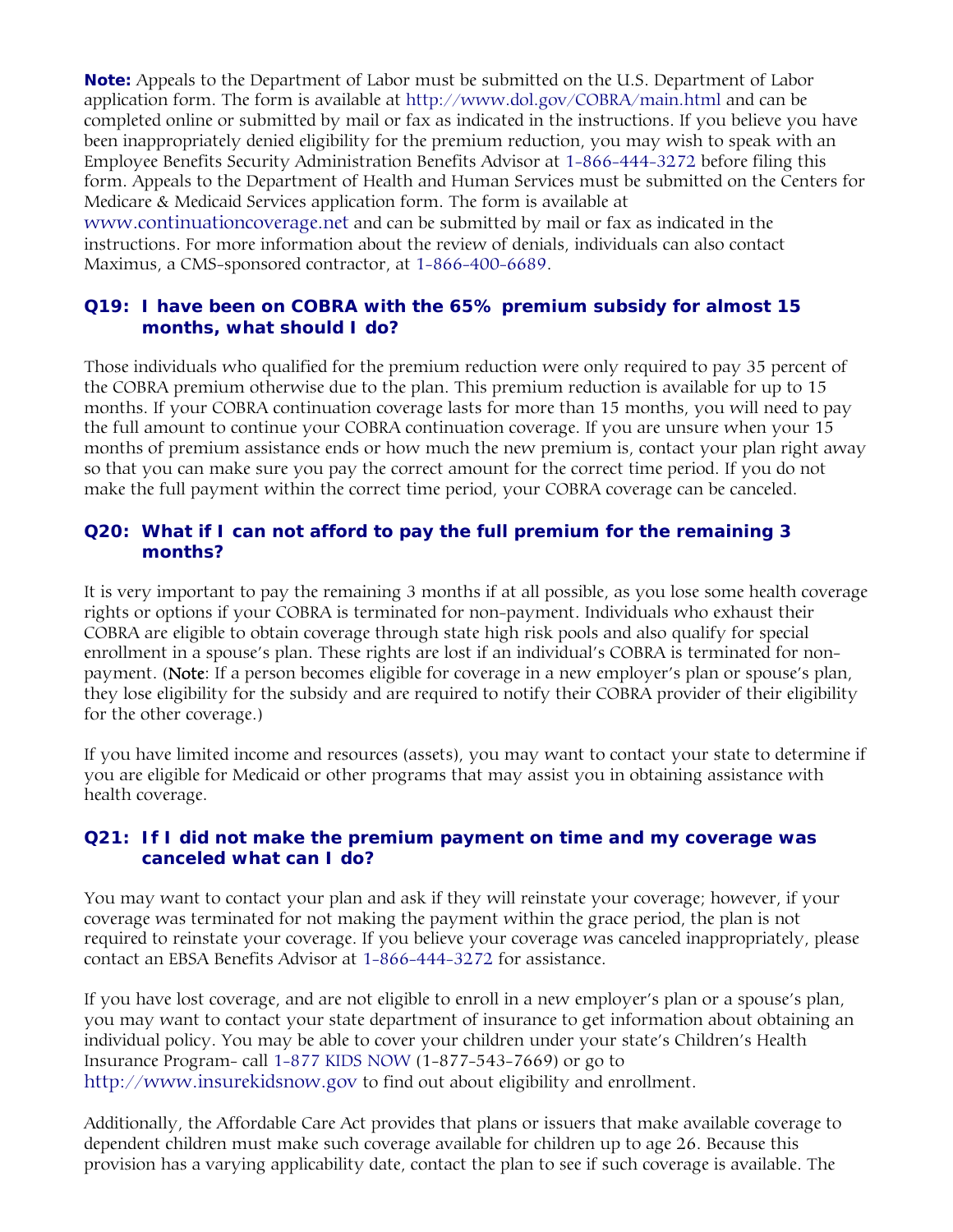Affordable Care Act also established Pre-existing Condition Insurance Plans (PCIP) for those with preexisting conditions. For information about how these plans work, go to www.healthcare.gov.

If you have limited income and resources (assets), you may want to contact your state to determine if you are eligible for Medicaid or other programs that may assist you in obtaining assistance with health coverage.

## **Q22: Can I receive COBRA benefits while on FMLA leave?**

The Family and Medical Leave Act, effective August 5, 1993, requires an employer to maintain coverage under any group health plan for an employee on FMLA leave under the same conditions coverage would have been provided if the employee had continued working. Coverage provided under the FMLA is not COBRA coverage, and FMLA leave is not a qualifying event under COBRA. A COBRA qualifying event may occur, however, when an employer's obligation to maintain health benefits under FMLA ceases, such as when an employee notifies an employer of his or her intent not to return to work.

Further information on FMLA is available from the nearest office of the Wage and Hour Division, listed in most telephone directories under U.S. Government, U.S. Department of Labor.

## **Q23: What changes did the Trade Act of 2002 and the 2009 American Recovery and Reinvestment Act make with regard to COBRA continuation coverage?**

The Trade Act of 2002 created a tax credit for certain individuals who become eligible for trade adjustment assistance and for certain retired employees who are receiving pension payments from the Pension Benefit Guaranty Corporation (PBGC). Under the tax provisions, eligible individuals can either take a tax credit or get advance payment of 65% of premiums paid for qualified health insurance, including continuation coverage

Please visit the Latest News page on www.irs.gov/hctc or call the HCTC Customer Service Center tollfree at 1-866-628-HCTC (4282) (TDD/TTY: 1-866-626-HCTC (4282)) if you have questions. More information about the Trade Act is available at http://www.doleta.gov/tradeact/ .

The 2009 American Recovery and Reinvestment Act (ARRA) changed the HCTC. These changes included an increased tax credit, extended eligibility for Qualified Family Members of TAA recipients and PBGC payees who enrolled in Medicare, passed away or finalized a divorce, an extension of COBRA coverage and reimbursement for premium payments made at 100 percent while eligible and enrolling in the monthly HCTC program. However, these provisions were not extended further by Congress and have now expired. For the latest updates, please visit www.irs.gov/hctc. More information about the TAA program and the impact of the expiration of the 2009 Act is available at http://www.doleta.gov/tradeact/.

## **Q24: What is the Federal Government's role in COBRA?**

COBRA continuation coverage laws are administered by several agencies. The Departments of Labor and Treasury have jurisdiction over private-sector health group health plans. The Department of Health and Human Services administers the continuation coverage law as it affects public-sector health plans.

The Labor Department's interpretive and regulatory responsibility is limited to the disclosure and notification requirements of COBRA. If you need further information on your disclosure or notification rights under a private-sector plan, or about ERISA generally, telephone EBSA's Toll-Free number at: 1-866-444-3272.